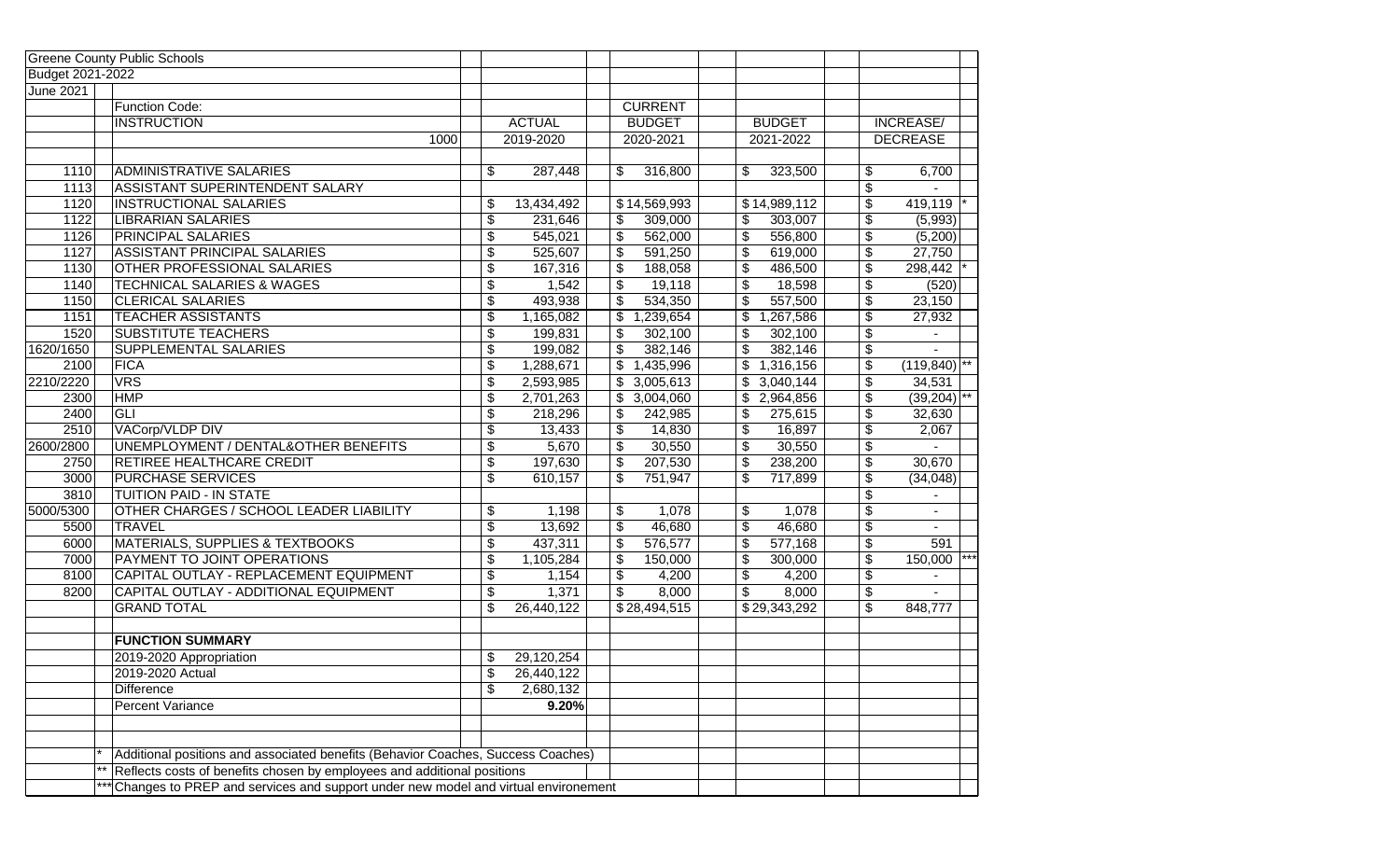|                  | <b>Greene County Public Schools</b>            |                                      |               |                           |                |                           |               |                          |                    |
|------------------|------------------------------------------------|--------------------------------------|---------------|---------------------------|----------------|---------------------------|---------------|--------------------------|--------------------|
| Budget 2021-2022 |                                                |                                      |               |                           |                |                           |               |                          |                    |
| <b>June 2021</b> |                                                |                                      |               |                           |                |                           |               |                          |                    |
|                  | <b>Function Code:</b>                          |                                      |               |                           | <b>CURRENT</b> |                           |               |                          |                    |
|                  | <b>ADMINISTRATION, ATTENDANCE &amp; HEALTH</b> |                                      | <b>ACTUAL</b> |                           | <b>BUDGET</b>  |                           | <b>BUDGET</b> |                          | <b>INCREASE/</b>   |
|                  | 2000                                           |                                      | 2019-2020     |                           | 2020-2021      |                           | 2021-2022     |                          | <b>DECREASE</b>    |
|                  |                                                |                                      |               |                           |                |                           |               |                          |                    |
| 1110/1113        | <b>SUPERVISORS SALARIES</b>                    | \$                                   | 326,840       | \$                        | 345,000        | \$                        | 350,000       | \$                       | 5,000              |
| 1111             | <b>BOARD MEMBERS SALARIES</b>                  | \$                                   | 25,500        | \$                        | 25,500         | $\overline{\mathcal{S}}$  | 25,500        | \$                       |                    |
| 1112             | SUPERINTENDENT SALARY                          | $\overline{\boldsymbol{\mathsf{s}}}$ | 138,085       | \$                        | 138,085        | \$                        | 172,686       | $\overline{\mathbf{e}}$  | 34,601             |
| 1130             | <b>SCHOOL PSYCHOLOGISTS</b>                    | \$                                   | 133,346       | \$                        | 135,500        | \$                        | 328,700       | $\overline{\mathcal{G}}$ | 193,200            |
| 1131             | <b>SCHOOL NURSE</b>                            | \$                                   | 176,730       | \$                        | 177,000        | $\overline{\$}$           | 186,000       | $\overline{\mathcal{G}}$ | $\overline{9,000}$ |
| 1150             | <b>CLERICAL</b>                                | \$                                   | 265,825       | \$                        | 270,500        | \$                        | 271,000       | $\overline{\mathcal{S}}$ | 500                |
| 1620             | <b>SUPPLEMENTAL SALARIES</b>                   | $\overline{\$}$                      | 15,093        | \$                        | 10,000         | \$                        | 10,000        | \$                       | $\sim$             |
| 2100             | <b>FICA</b>                                    | $\overline{\$}$                      | 72,773        | $\overline{\$}$           | 73,800         | $\overline{\$}$           | 86,650        | $\overline{\$}$          | 12,850             |
| 2210/2220        | $\overline{\text{VRS}}$                        | $\overline{\$}$                      | 147,830       | \$                        | 158,000        | $\overline{\$}$           | 188,500       | $\overline{\$}$          | 30,500             |
| 2300             | <b>HMP</b>                                     | $\overline{\$}$                      | 173,125       | $\overline{\$}$           | 173,850        | $\overline{\mathcal{S}}$  | 199,800       | $\overline{\$}$          | 25,950             |
| 2400             | $\overline{G}$                                 | \$                                   | 12,350        | \$                        | 13,150         | \$                        | 15,400        | \$                       | 2,250              |
| 2510             | VACorp/VLDP DIV                                | $\overline{\$}$                      | 714           | $\overline{\$}$           | 740            | $\overline{\$}$           | 1,710         | $\overline{\$}$          | 970                |
| 2700             | <b>WORKER'S COMPENSATION</b>                   | $\overline{\$}$                      | 113,629       | \$                        | 114,075        | $\overline{\$}$           | 100,000       | \$                       | (14,075)           |
| 2750             | RETIREE HEALTHCARE CREDIT                      | $\overline{\$}$                      | 11,313        | $\overline{\$}$           | 12,000         | $\overline{\$}$           | 14,050        | $\overline{\$}$          | 2,050              |
| 2800             | DENTAL/OTHER BENEFITS                          | $\overline{\$}$                      | 66,372        | $\overline{\mathfrak{s}}$ | 51,715         | $\overline{\mathcal{L}}$  | 25,329        | $\overline{\$}$          | (26, 386)          |
| 3000             | <b>PURCHASED SERVICES</b>                      | $\overline{\$}$                      | 99,679        | \$                        | 109,250        | $\overline{\mathcal{L}}$  | 111,150       | $\overline{\mathcal{L}}$ | 1,900              |
| 3800             | PURCH. SRVICES - OTHER GOVT ENITIES            | $\overline{\$}$                      | 4,315         | $\overline{\$}$           | 5,300          | $\overline{\mathfrak{s}}$ | 5,500         | $\overline{\$}$          | 200                |
| 5000             | <b>OTHER CHARGES</b>                           |                                      |               |                           |                |                           |               | $\overline{\mathcal{E}}$ |                    |
| 5200             | <b>COMMUNICATIONS</b>                          | \$                                   | 1,200         | \$                        | 3,000          | \$                        | 2,000         | $\overline{\$}$          | (1,000)            |
| 5500             | <b>TRAVEL</b>                                  | $\overline{\mathcal{E}}$             | 2,559         | \$                        | 6,400          | $\overline{\mathcal{S}}$  | 6,400         | \$                       |                    |
| 5600             | <b>CONTRIBUTIONS TO OTHER ENTITIES</b>         |                                      |               | $\overline{\$}$           | 500            | $\overline{\$}$           | 500           | $\overline{\$}$          |                    |
| 5800             | MISCELLANEOUS - PROF. DUES, SUBSCRIPTS         |                                      |               | \$                        | 11,000         | $\overline{\mathcal{S}}$  | 11,000        | $\overline{\mathcal{G}}$ |                    |
| 6000             | <b>MATERIALS &amp; SUPPLIES</b>                | \$                                   | 60,843        | \$                        | 47,500         | $\overline{\mathcal{S}}$  | 53,050        | \$                       | 5,550              |
| 8100             | CAPITAL OUTLAY - REPLACEMENT EQUIPMENT         |                                      |               |                           |                |                           |               | \$                       |                    |
| 8200             | CAPITAL OUTLAY - ADDITIONAL EQUIPMENT          |                                      |               |                           |                |                           |               | $\overline{\mathbf{e}}$  |                    |
|                  | <b>GRAND TOTAL</b>                             | \$                                   | 1,848,121     |                           | \$1,881,865    |                           | \$2,164,925   | \$                       | 283,060            |
|                  |                                                |                                      |               |                           |                |                           |               |                          |                    |
|                  |                                                |                                      |               |                           |                |                           |               |                          |                    |
|                  | <b>FUNCTION SUMMARY</b>                        |                                      |               |                           |                |                           |               |                          |                    |
|                  | 2019-2020 Appropriation                        | \$                                   | 1,848,265     |                           |                |                           |               |                          |                    |
|                  | 2019-2020 Actual                               | \$                                   | 1,848,121     |                           |                |                           |               |                          |                    |
|                  | <b>Difference</b>                              | \$                                   | 144           |                           |                |                           |               |                          |                    |
|                  | <b>Percent Variance</b>                        |                                      | 0.01%         |                           |                |                           |               |                          |                    |
|                  |                                                |                                      |               |                           |                |                           |               |                          |                    |
|                  | Reflects costs of benefits chosen by employees |                                      |               |                           |                |                           |               |                          |                    |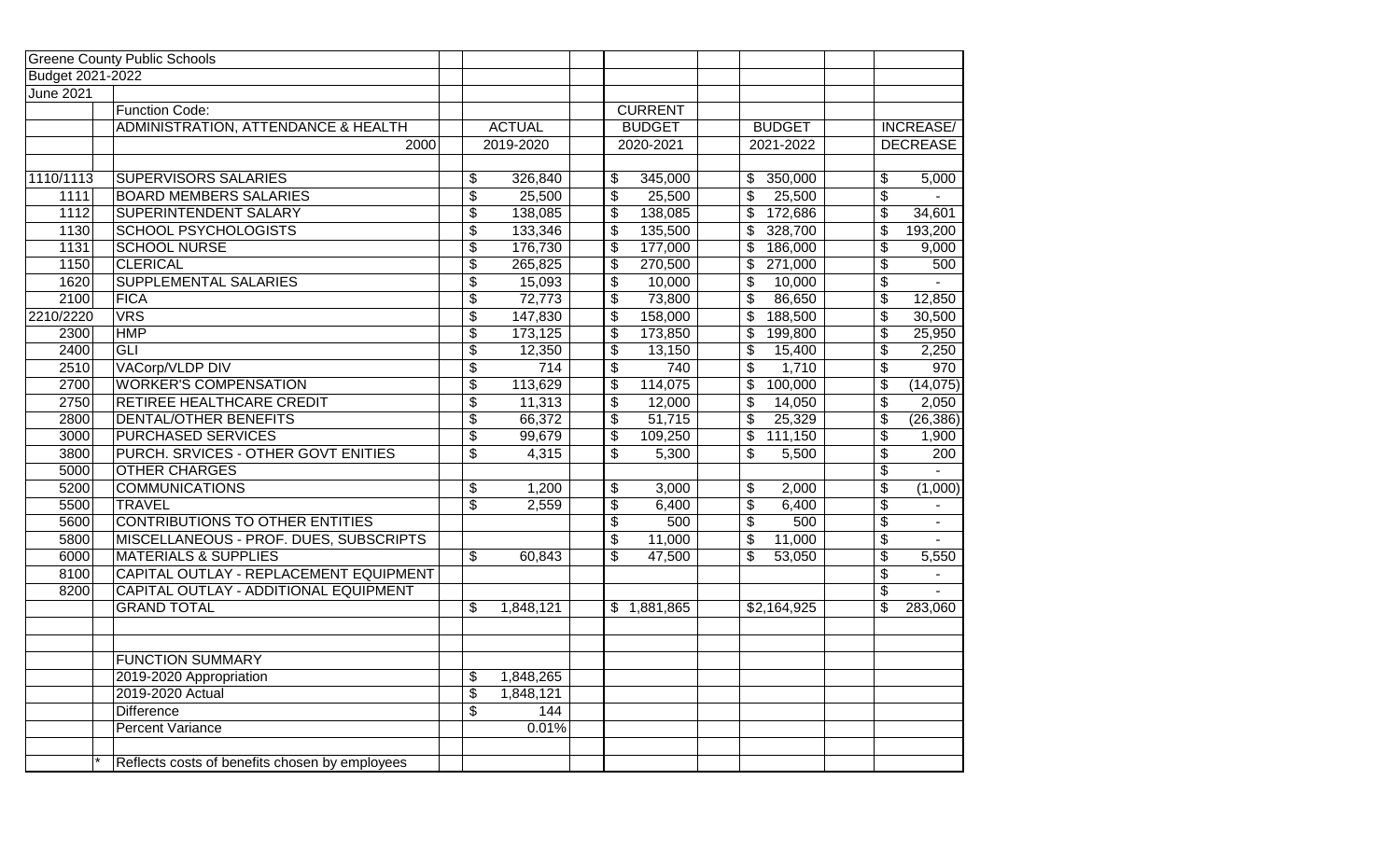|                  | <b>Greene County Public Schools</b>    |                          |                |                                    |                           |               |                          |                  |
|------------------|----------------------------------------|--------------------------|----------------|------------------------------------|---------------------------|---------------|--------------------------|------------------|
| Budget 2021-2022 |                                        |                          |                |                                    |                           |               |                          |                  |
| <b>June 2021</b> |                                        |                          |                |                                    |                           |               |                          |                  |
|                  | <b>Function Code</b>                   |                          |                | <b>CURRENT</b>                     |                           |               |                          |                  |
|                  | <b>TRANSPORTATION</b>                  |                          | <b>ACTUAL</b>  | <b>BUDGET</b>                      |                           | <b>BUDGET</b> |                          | <b>INCREASE/</b> |
|                  | 3000                                   |                          | 2019-2020      | 2020-2021                          |                           | 2021-2022     |                          | <b>DECREASE</b>  |
|                  |                                        |                          |                |                                    |                           |               |                          |                  |
| 1110             | <b>ADMINISTRATION SALARIES</b>         | \$                       | 62,280         | 64,620<br>\$                       | \$                        | 65,401        | \$                       | 781              |
| 1150             | <b>CLERICAL SALARIES</b>               | \$                       | 56,308         | \$<br>57,500                       | \$                        | 52,155        | $\overline{\mathbf{e}}$  | (5, 345)         |
| 1170             | <b>OPERATIVE SALARIES</b>              | \$                       | 700,453        | \$<br>870,748                      | \$                        | 875,748       | \$                       | 5,000            |
| 2100             | <b>FICA</b>                            | \$                       | 60,909         | \$<br>67,850                       | $\overline{\mathbf{3}}$   | 68,233        | $\overline{\$}$          | 383              |
| 2210/2220        | <b>VRS</b>                             | \$                       | 40,002         | $\overline{\mathcal{E}}$<br>55,000 | \$                        | 61,000        | $\overline{\$}$          | 6,000            |
| 2300             | <b>HMP</b>                             | \$                       | 270,952        | \$<br>275,000                      | \$                        | 280,000       | $\overline{\$}$          | 5,000            |
| 2400             | GLI                                    | \$                       | 7,577          | \$<br>8,000                        | \$                        | 8,925         | $\overline{\$}$          | 925              |
| 2510             | <b>BUS DRIVER VACORP/VLDP</b>          | \$                       | 727            | \$<br>750                          | \$                        | 1,750         | $\overline{\$}$          | 1,000            |
| 2750             | RETIREE HEALTHCARE CREDIT              | $\overline{\$}$          | 670            | $\overline{\$}$<br>700             | $\overline{\$}$           | 5,300         | $\overline{\$}$          | 4,600            |
| 2600/2800        | DENTAL/OTHER BENEFITS                  | \$                       |                | \$<br>3,000                        | \$                        | 3,000         | $\overline{\$}$          |                  |
| 3000             | PURCHASED SERVICES                     | \$                       | 226,517        | \$<br>242,000                      | \$                        | 242,000       | $\overline{\$}$          | $\blacksquare$   |
| 3420             | <b>PRIVATE CARRIER</b>                 | \$                       |                | \$<br>5,000                        | \$                        | 5,000         | $\overline{\$}$          | $\blacksquare$   |
| 3800             | TRANSPORTATION-MGMT-OTHER GOVT AGEN    | $\overline{\mathcal{L}}$ | $\overline{a}$ | \$<br>100                          | \$                        | 100           | $\overline{\$}$          |                  |
| 5200             | <b>COMMUNICATIONS</b>                  |                          |                | \$<br>1,000                        | \$                        |               | $\overline{\$}$          | (1,000)          |
| 5300             | <b>INSURANCE - FLEET</b>               | \$                       | 37,010         | \$<br>31,621                       | $\overline{\mathfrak{s}}$ | 30,704        | \$                       | (917)            |
| 5500             | <b>TRAVEL</b>                          |                          |                | $\overline{\mathcal{E}}$<br>1,000  | \$                        | 1,000         | $\overline{\mathcal{E}}$ |                  |
| 6000             | MATERIALS/SUPPLIES - MATERIALS         | \$                       | 4,161          | \$<br>10,700                       | \$                        | 13,700        | $\overline{\mathbf{3}}$  | 3,000            |
| 6008             | <b>FUEL</b>                            | \$                       | 137,090        | \$<br>275,000                      | $\overline{\mathcal{L}}$  | 275,000       | $\overline{\mathcal{E}}$ |                  |
| 8100             | CAPITAL OUTLAY - REPLACEMENT EQUIPMENT |                          |                | \$<br>12,000                       | \$                        | 12,000        | $\overline{\mathbf{S}}$  | $\blacksquare$   |
| 8200             | CAPTIAL OUTLAY - ADDITIONAL EQUIPMENT  |                          |                |                                    |                           |               | $\overline{\mathbf{e}}$  | $\blacksquare$   |
|                  | <b>GRAND TOTAL</b>                     | \$                       | 1,604,656      | \$1,981,589                        |                           | \$2,001,016   | $\overline{\mathcal{S}}$ | 19,427           |
|                  |                                        |                          |                |                                    |                           |               |                          |                  |
|                  | <b>FUNCTION SUMMARY</b>                |                          |                |                                    |                           |               |                          |                  |
|                  | 2019-2020 Appropriation                | \$                       | 1,956,088      |                                    |                           |               |                          |                  |
|                  | 2019-2020 Actual                       | \$                       | 1,604,656      |                                    |                           |               |                          |                  |
|                  | <b>Difference</b>                      | \$                       | 351,432        |                                    |                           |               |                          |                  |
|                  | <b>Percent Variance</b>                |                          | 17.97%         |                                    |                           |               |                          |                  |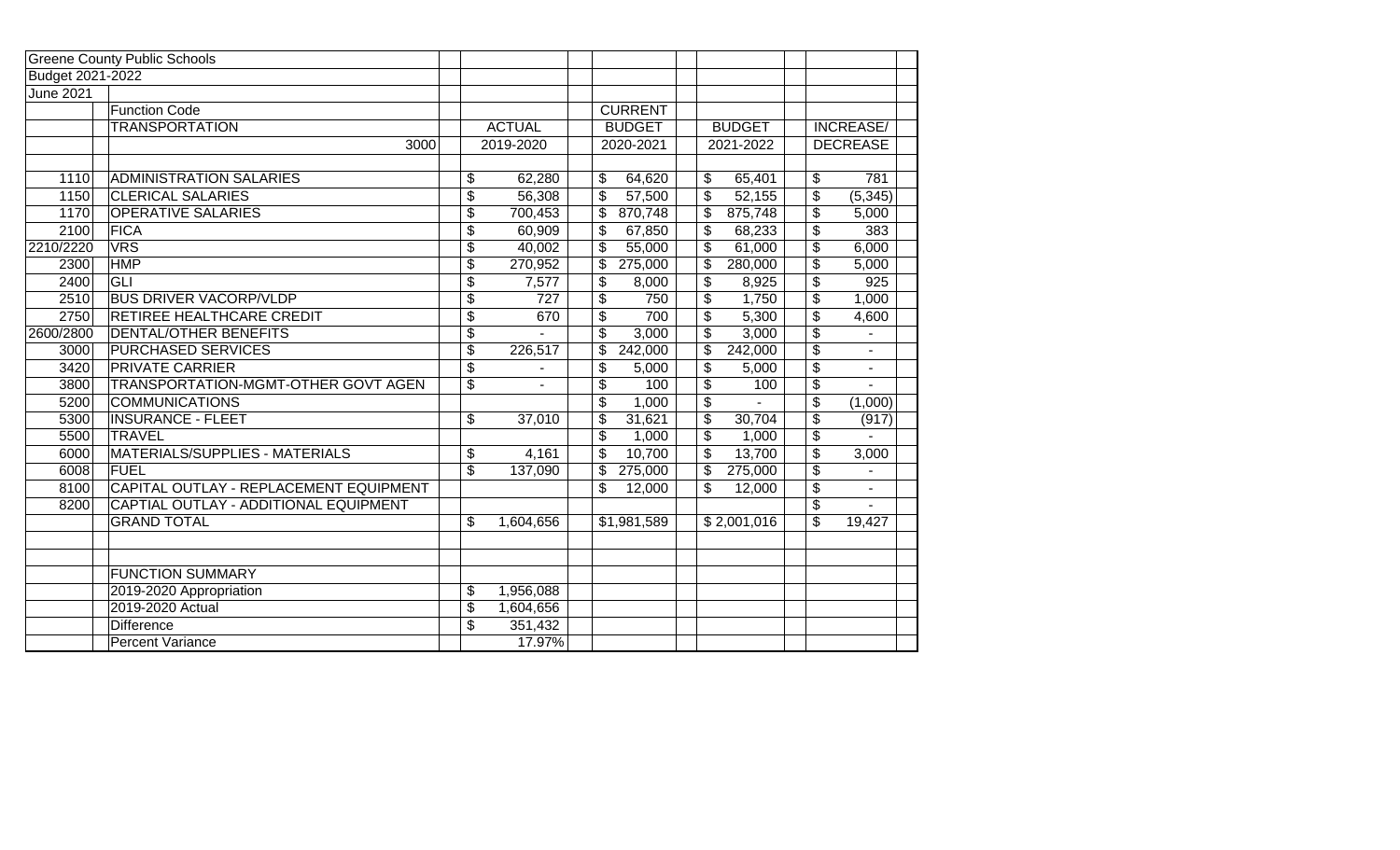|                  |         | <b>Greene County Public Schools</b>                                                                                |                                      |               |    |                |               |                         |                 |
|------------------|---------|--------------------------------------------------------------------------------------------------------------------|--------------------------------------|---------------|----|----------------|---------------|-------------------------|-----------------|
| Budget 2021-2022 |         |                                                                                                                    |                                      |               |    |                |               |                         |                 |
| <b>June 2021</b> |         |                                                                                                                    |                                      |               |    |                |               |                         |                 |
|                  |         | <b>Function Code</b>                                                                                               |                                      |               |    | <b>CURRENT</b> |               |                         |                 |
|                  |         | MAINTENANCE, CUSTODIAL & SECURITY SERVICES                                                                         |                                      | <b>ACTUAL</b> |    | <b>BUDGET</b>  | <b>BUDGET</b> |                         | INCREASE/       |
|                  |         | 4000                                                                                                               |                                      | 2019-2020     |    | 2020-2021      | 2021-2022     |                         | <b>DECREASE</b> |
|                  |         |                                                                                                                    |                                      |               |    |                |               |                         |                 |
| 1160             |         | <b>TRADES SALARIES</b>                                                                                             | \$                                   | 279,093       | \$ | 376,960        | \$<br>369,500 | \$                      | (7,460)         |
| 1190             |         | <b>SERVICE SALARIES</b>                                                                                            | \$                                   | 522,320       | \$ | 558,500        | \$<br>544,550 | \$                      | (13,950)        |
| 2100             |         | FICA                                                                                                               | \$                                   | 62,698        | \$ | 68,200         | \$<br>68,650  | \$                      | 450             |
| 2210/2220        |         | <b>VRS</b>                                                                                                         | \$                                   | 46,420        | \$ | 68,900         | \$<br>69,850  | \$                      | 950             |
| 2300             |         | <b>HMP</b>                                                                                                         | \$                                   | 159,898       | \$ | 184,825        | \$<br>157,650 | \$                      | (27, 175)       |
| 2400             |         | GLI                                                                                                                | \$                                   | 9,771         | \$ | 15,800         | \$<br>11,800  | \$                      | (4,000)         |
| 2510             |         | <b>BUS DRIVER VACORP/VLDP</b>                                                                                      | \$                                   | 787           | \$ | 952            | \$<br>1,245   | \$                      | 293             |
| 2750             |         | <b>RHCC</b>                                                                                                        | \$                                   | 225           | \$ | 600            | \$<br>8,300   | $\overline{\mathbf{e}}$ | 7,700           |
| 2800             |         | <b>DENTAL/OTHER BENEFITS</b>                                                                                       | \$                                   | 30,549        | \$ | 3,500          | \$<br>5,500   | $\overline{\mathbf{e}}$ | 2,000           |
| 3000             |         | <b>PURCHASED SERVICES</b>                                                                                          | $\overline{\mathfrak{s}}$            | 458,767       | \$ | 393,480        | \$<br>313,081 | \$                      | (80, 399)       |
| 5100             |         | UTILITIES                                                                                                          | \$                                   | 725,925       | \$ | 831,580        | \$<br>831,580 | \$                      |                 |
| 5200             |         | <b>COMMUNICATIONS</b>                                                                                              | $\overline{\mathfrak{s}}$            | 96,929        | \$ | 99,000         | \$<br>99,000  | $\overline{\mathbf{e}}$ |                 |
| 5300             |         | INSURANCE - BUILDINGS/OTHER                                                                                        | \$                                   | 55,026        | \$ | 55,549         | \$<br>55,399  | $\overline{\mathbf{e}}$ | (150)           |
| 5500             |         | <b>TRAVEL</b>                                                                                                      | \$                                   |               | \$ | 1,070          | \$<br>1,070   | $\overline{\mathbf{e}}$ |                 |
| 6000             |         | <b>MATERIALS/SUPPLIES</b>                                                                                          | $\overline{\boldsymbol{\mathsf{s}}}$ | 709,508       | \$ | 307,600        | \$<br>358,200 | $\overline{\mathbf{e}}$ | 50,600          |
| 8100             |         | CAPITAL OUTLAY - REPLACEMENT EQUIPEMNT                                                                             | \$                                   | 81,695        | \$ | 44,000         | \$<br>44,000  | \$                      |                 |
| 8200             |         | CAPITAL OUTLAY - ADDITIONAL EQUIPMENT                                                                              | \$                                   | 31,254        | \$ | 4,000          | \$<br>4,000   | \$                      |                 |
|                  |         | <b>GRAND TOTAL</b>                                                                                                 | $\overline{\mathfrak{s}}$            | 3,270,864     |    | \$3,014,516    | \$2,943,375   | \$                      | (71, 141)       |
|                  |         |                                                                                                                    |                                      |               |    |                |               |                         |                 |
|                  |         |                                                                                                                    |                                      |               |    |                |               |                         |                 |
|                  |         | <b>FUNCTION SUMMARY</b>                                                                                            |                                      |               |    |                |               |                         |                 |
|                  |         | 2019-2020 Appropriation                                                                                            | \$                                   | 2,910,889     |    |                |               |                         |                 |
|                  |         | 2019-2020 Actual                                                                                                   | $\overline{\$}$                      | 3,270,864     |    |                |               |                         |                 |
|                  |         | <b>Difference</b>                                                                                                  | \$                                   | (359, 975)    |    |                |               |                         |                 |
|                  |         | Percent Variance                                                                                                   |                                      | $-12.37%$     |    |                |               |                         |                 |
|                  |         |                                                                                                                    |                                      |               |    |                |               |                         |                 |
|                  |         |                                                                                                                    |                                      |               |    |                |               |                         |                 |
|                  | $\star$ | Higher costs of repair and maintenance driven by increased enrollment usage and aging buildings and infrastructure |                                      |               |    |                |               |                         |                 |
|                  |         | as well as Pandemic Mitigation                                                                                     |                                      |               |    |                |               |                         |                 |
|                  |         |                                                                                                                    |                                      |               |    |                |               |                         |                 |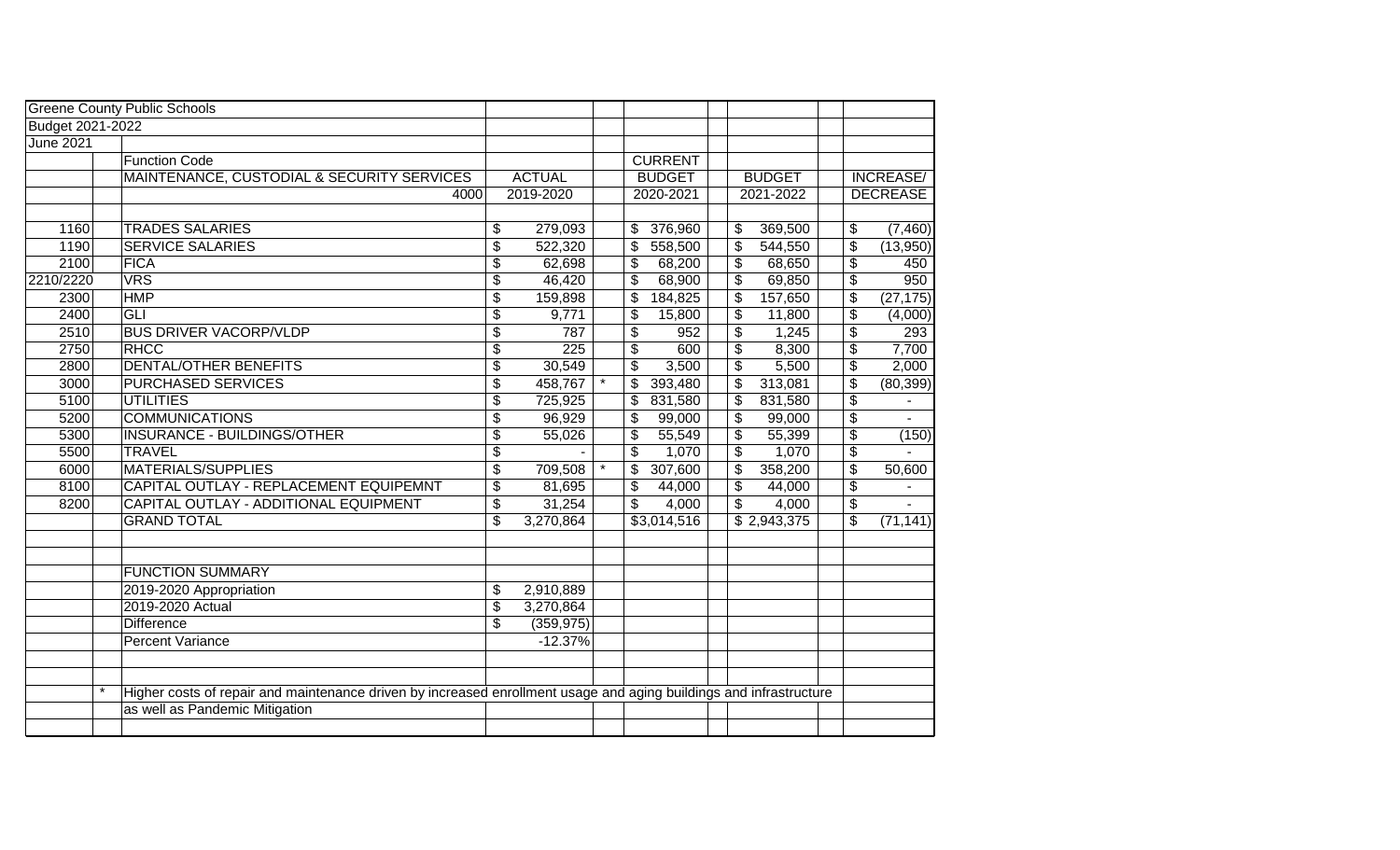|                  | <b>Greene County Public Schools</b>                                                                  |    |                                |         |                |    |               |    |                  |
|------------------|------------------------------------------------------------------------------------------------------|----|--------------------------------|---------|----------------|----|---------------|----|------------------|
| Budget 2021-2022 |                                                                                                      |    |                                |         |                |    |               |    |                  |
| June 2021        |                                                                                                      |    |                                |         |                |    |               |    |                  |
|                  | <b>Function Code</b>                                                                                 |    |                                |         | <b>CURRENT</b> |    |               |    |                  |
|                  | NON-INSTRUCTION OPERATION (SNP)                                                                      |    | <b>ACTUAL</b>                  |         | <b>BUDGET</b>  |    | <b>BUDGET</b> |    | <b>INCREASE/</b> |
|                  | 5000                                                                                                 |    | 2019-2020                      |         | 2020-2021      |    | 2021-2022     |    | <b>DECREASE</b>  |
|                  |                                                                                                      |    |                                |         |                |    |               |    |                  |
| 3000             | PURCHASED SERVICES                                                                                   | \$ | 812,767.25                     | $\star$ | \$<br>750,000  | \$ | 750,000       | \$ |                  |
| 6040             | SCHOOL FOOD SER-SOFTWARE-DIVISION                                                                    |    |                                |         | \$<br>2,000    | \$ | 2,000         | \$ | $\blacksquare$   |
| 8200             | CAPTIAL OUTLAY - ADDITIONAL EQUIPMENT                                                                | \$ | 4,630.70                       |         |                | \$ |               | \$ |                  |
|                  |                                                                                                      |    |                                |         |                |    |               |    |                  |
|                  | <b>GRAND TOTAL</b>                                                                                   | \$ | 817,397.95                     |         | \$<br>752,000  | \$ | 752,000       | \$ |                  |
|                  |                                                                                                      |    |                                |         |                |    |               |    |                  |
|                  |                                                                                                      |    |                                |         |                |    |               |    |                  |
|                  | <b>FUNCTION SUMMARY</b>                                                                              |    |                                |         |                |    |               |    |                  |
|                  | 2019-2020 Appropriation                                                                              | \$ | 752,000                        |         |                |    |               |    |                  |
|                  | 2019-2020 Actual                                                                                     | \$ | 817,398                        |         |                |    |               |    |                  |
|                  | Difference                                                                                           | \$ | (65, 398)                      |         |                |    |               |    |                  |
|                  | <b>Percent Variance</b>                                                                              |    | $-8.70%$                       |         |                |    |               |    |                  |
|                  |                                                                                                      |    | *All Pass-Thru Federal Dollars |         |                |    |               |    |                  |
|                  |                                                                                                      |    |                                |         |                |    |               |    |                  |
|                  | *All "in and out" money - we don't spend more than actually received from Federal & State government |    |                                |         |                |    |               |    |                  |
|                  | 100% pass through funds                                                                              |    |                                |         |                |    |               |    |                  |
|                  | Higher usage in 2019-2020 - pandemic related                                                         |    |                                |         |                |    |               |    |                  |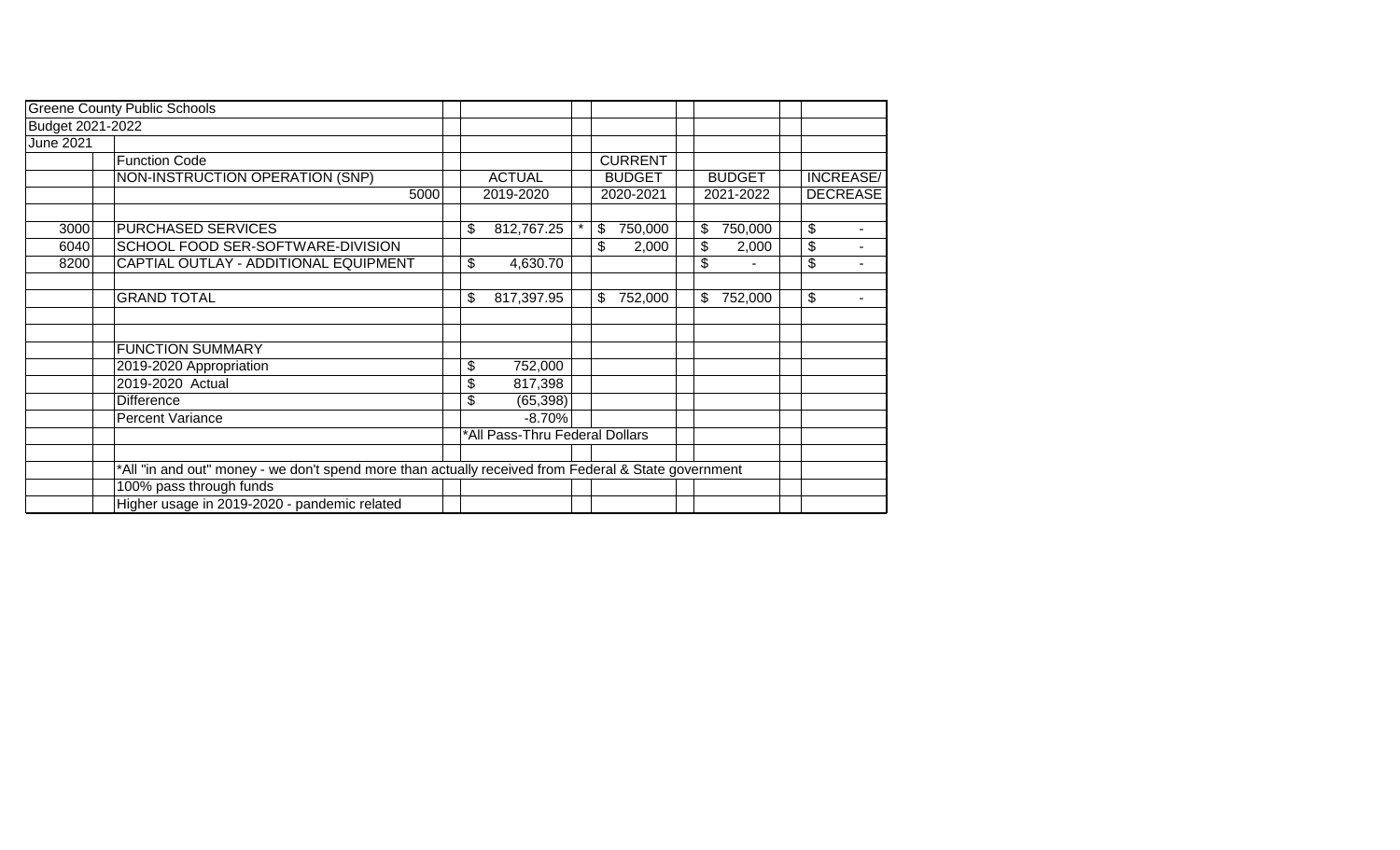|                  | <b>Greene County Public Schools</b> |         |                                |         |                |    |               |                 |   |
|------------------|-------------------------------------|---------|--------------------------------|---------|----------------|----|---------------|-----------------|---|
| Budget 2021-2022 |                                     |         |                                |         |                |    |               |                 |   |
| June 2021        |                                     |         |                                |         |                |    |               |                 |   |
|                  | <b>Function Code</b>                |         |                                |         | <b>CURRENT</b> |    |               |                 |   |
|                  | <b>FACILITIES</b>                   |         | <b>ACTUAL</b>                  |         | <b>BUDGET</b>  |    | <b>BUDGET</b> | INCREASE/       |   |
|                  | 6000                                |         | 2019-2020                      |         | 2020-2021      |    | 2021-2022     | <b>DECREASE</b> |   |
|                  |                                     |         |                                |         |                |    |               |                 |   |
| 3000             | PURCHASED SERVICES                  | $\star$ | \$                             |         | \$<br>8,000    | \$ | 8,000         | \$              |   |
| 6000             | MATERIALS/SUPPLIES                  |         | \$                             |         | \$             | \$ |               | \$              |   |
| 8100             | <b>CAPITAL OUTLAY - REPLACE</b>     |         | \$                             |         | \$<br>۰        | \$ | ۰             | \$              |   |
| 8200             | CAPITAL OUTLAY - ADD                |         | \$                             |         | \$<br>۰        | \$ | ۰             | \$              |   |
|                  |                                     |         |                                |         |                |    |               |                 |   |
|                  | <b>GRAND TOTAL</b>                  |         | \$<br>$\overline{\phantom{a}}$ | $\star$ | \$<br>8,000    | \$ | 8,000         | \$              | ۰ |
|                  |                                     |         |                                |         |                |    |               |                 |   |
|                  |                                     |         |                                |         |                |    |               |                 |   |
|                  | <b>FUNCTION SUMMARY</b>             |         |                                |         |                |    |               |                 |   |
|                  | 2019-2020 Appropriation             |         | \$<br>8,000                    |         |                |    |               |                 |   |
|                  | 2019-2020 Actual                    |         | \$                             |         |                |    |               |                 |   |
|                  | Difference                          |         | \$<br>8,000                    |         |                |    |               |                 |   |
|                  | <b>Percent Variance</b>             |         | 100.00%                        |         |                |    |               |                 |   |
|                  |                                     |         |                                |         |                |    |               |                 |   |
|                  |                                     |         |                                |         |                |    |               |                 |   |
|                  |                                     |         |                                |         |                |    |               |                 |   |
|                  |                                     |         |                                |         |                |    |               |                 |   |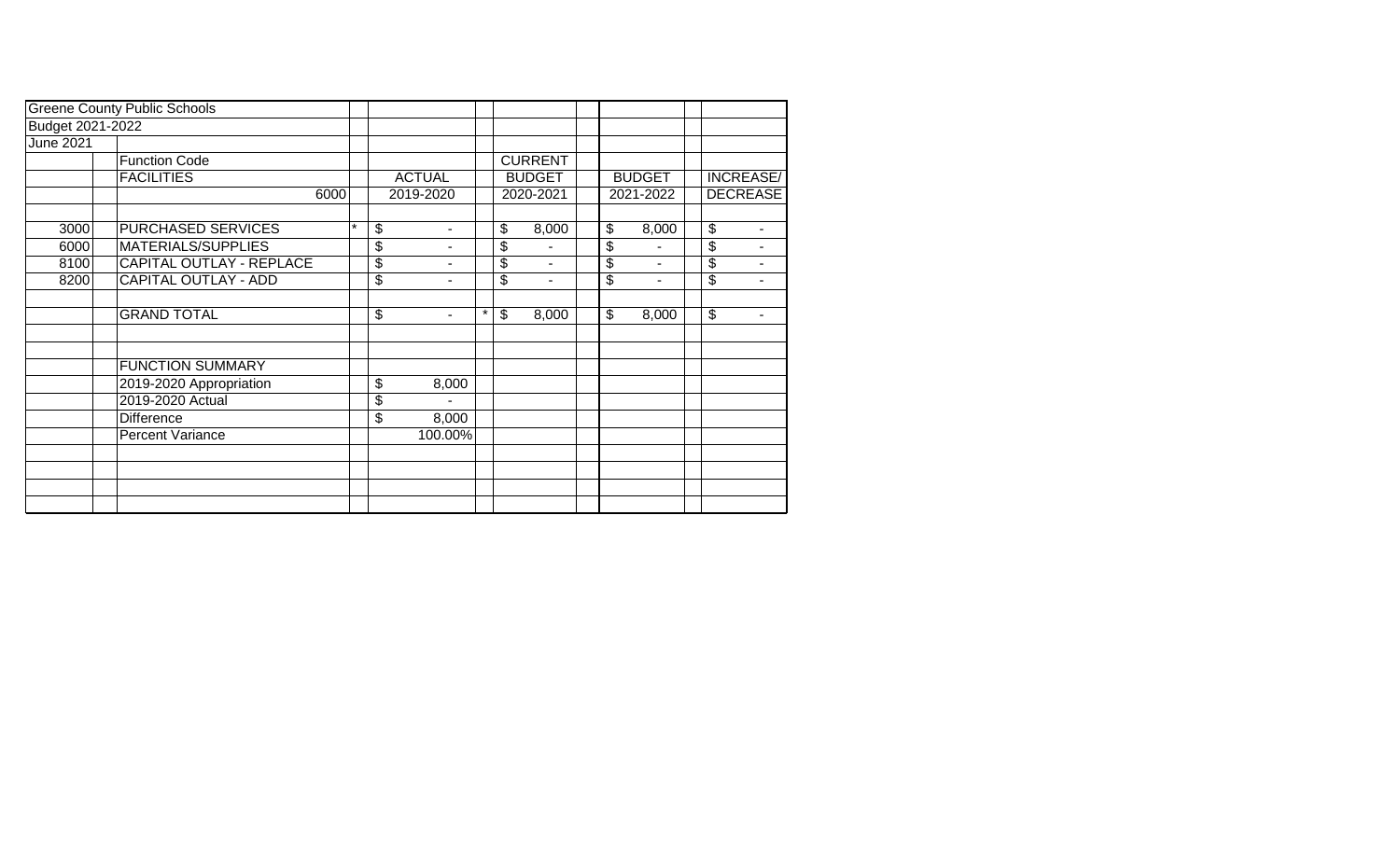|                  | <b>Greene County Public Schools</b>         |                 |                |               |    |                  |
|------------------|---------------------------------------------|-----------------|----------------|---------------|----|------------------|
| Budget 2021-2022 |                                             |                 |                |               |    |                  |
| June 2021        |                                             |                 |                |               |    |                  |
|                  | <b>Function Code</b>                        |                 | <b>CURRENT</b> |               |    |                  |
|                  | <b>DEBT SERVICE</b>                         | <b>ACTUAL</b>   | <b>BUDGET</b>  | <b>BUDGET</b> |    | <b>INCREASE/</b> |
|                  | 7000                                        | 2019-2020       | 2020 - 2021    | 2021-2022     |    | <b>DECREASE</b>  |
|                  |                                             |                 |                |               |    |                  |
| 5800             | MISCELLANEOUS CHARGES                       | \$<br>1,525     | \$<br>3,000    | \$<br>3,000   | \$ | ۰                |
| 9000             | <b>MISCELLANEOUS CHARGES</b>                |                 |                | \$            | \$ |                  |
| 9100             | REDEMPTION OF PRINCIPAL - PAYMENT OF BONDS  | \$<br>1,365,000 | \$1,400,000    | \$1,445,000   | \$ | 45,000           |
| 9200             | REDEMPTION OF PRINCIPAL - INTEREST ON LOANS | \$<br>1,375,738 | \$1,322,975    | \$1,268,192   | \$ | (54, 783)        |
|                  | <b>GRAND TOTAL</b>                          | \$<br>2,742,263 | \$2,725,975    | \$2,716,192   | \$ | (9,783)          |
|                  |                                             |                 |                |               |    |                  |
|                  | <b>FUNCTION SUMMARY</b>                     |                 |                |               |    |                  |
|                  | 2019-2020 Appropriation                     | \$<br>2,743,739 |                |               |    |                  |
|                  | 2019-2020 Actual                            | \$<br>2,742,263 |                |               |    |                  |
|                  | <b>Difference</b>                           | \$<br>1,476     |                |               |    |                  |
|                  | <b>Percent Variance</b>                     | 0.05%           |                |               |    |                  |
|                  |                                             |                 |                |               |    |                  |
|                  |                                             |                 |                |               |    |                  |
|                  |                                             |                 |                |               |    |                  |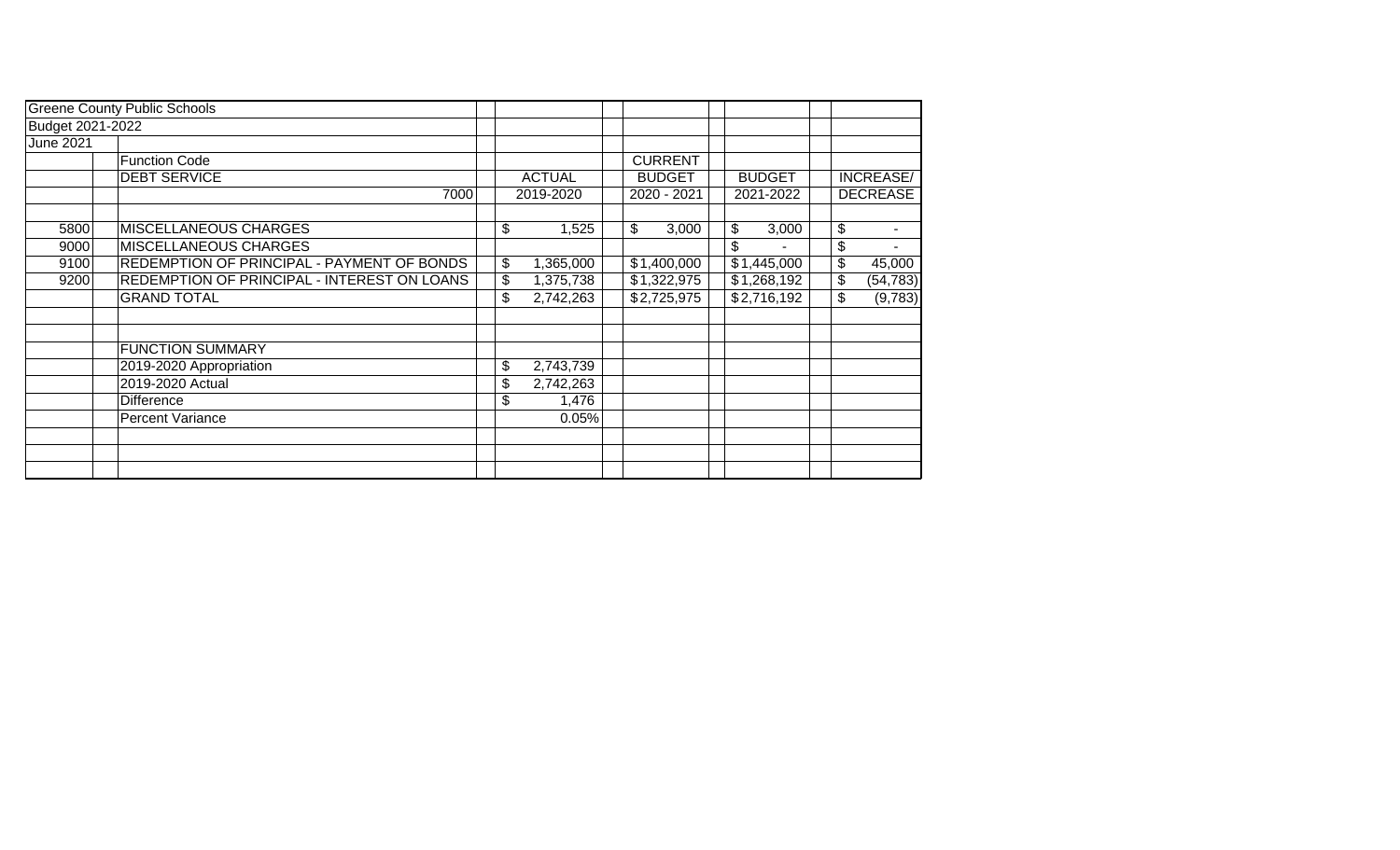| Budget 2021-2022 |       |                                     |                          |               |                          |                          |                                  |               |                           |                   |  |
|------------------|-------|-------------------------------------|--------------------------|---------------|--------------------------|--------------------------|----------------------------------|---------------|---------------------------|-------------------|--|
| <b>June 2021</b> |       |                                     |                          |               |                          |                          |                                  |               |                           |                   |  |
|                  |       | <b>Function Code</b>                |                          |               |                          | <b>CURRENT</b>           |                                  |               |                           |                   |  |
|                  |       | <b>TECHNOLOGY</b>                   |                          | <b>ACTUAL</b> |                          | <b>BUDGET</b>            |                                  | <b>BUDGET</b> |                           | <b>INCREASE/</b>  |  |
|                  |       | 8000                                |                          | 2019-2020     |                          | 2020-2021                |                                  | 2021-2022     |                           | <b>DECREASE</b>   |  |
|                  |       |                                     |                          |               |                          |                          |                                  |               |                           |                   |  |
| 1110             |       | <b>ADMINISTRATIVE SALARIES</b>      | \$                       | 109,845       | \$                       | 109,365                  | \$                               | 114,000       | $\boldsymbol{\mathsf{S}}$ | 4,635             |  |
| 1120             |       | TECHNOLOGY - SALARIES               | $\overline{\$}$          | 169,638       | $\overline{\mathcal{S}}$ | 170,335                  | $\sqrt[6]{\frac{1}{2}}$          | 61,793        | \$                        | $(108, 542)^{**}$ |  |
| 1141             |       | <b>DIV TECHNICAL SUPPORT</b>        | \$                       | 93,863        | \$                       |                          | $\overline{\mathbf{e}}$          | 79,207        | \$                        | 79,207            |  |
| 1620             |       | TECHNOLOGY - SUPPLEMENTS            | $\overline{\$}$          | 6,000         | $\overline{\$}$          | 10,000                   | $\overline{\$}$                  | 10,000        | $\overline{\$}$           |                   |  |
| 2100             |       | <b>FICA</b>                         | $\overline{\$}$          | 28,720        | $\overline{\mathcal{E}}$ | 20,500                   | $\overline{\mathcal{E}}$         | 21,000        | $\overline{\$}$           | 500               |  |
| 2210/2220        |       | <b>VRS</b>                          | \$                       | 58,973        | $\overline{\mathcal{E}}$ | 42,500                   | $\overline{\mathbf{e}}$          | 42,500        | $\overline{\$}$           |                   |  |
| 2300             |       | <b>HMP</b>                          | $\overline{\$}$          | 40,673        | $\overline{\mathcal{G}}$ | 26,500                   | $\overline{\$}$                  | 29,000        | $\overline{\$}$           | 2,500             |  |
| 2400             |       | <b>GLI</b>                          | $\overline{\$}$          | 4,927         | $\overline{\mathcal{L}}$ | 1,800                    | $\overline{\$}$                  | 3,500         | $\overline{\$}$           | 1,700             |  |
| 2510             |       | VACORP/VLDP                         |                          |               | \$                       |                          | $\overline{\$}$                  |               | \$                        |                   |  |
| 2750             |       | RETIREE HEALTHCARE CREDIT           | \$                       | 4,513         | \$                       | 3,200                    | $\overline{\$}$                  | 3,150         | \$                        | (50)              |  |
| 3000             |       | <b>PURCHASE SERVICES</b>            | $\overline{\$}$          | 83,568        | \$                       | 87,300                   | $\overline{\$}$                  | 130,800       | $\overline{\mathbb{S}}$   | 43,500            |  |
| 5001             |       | <b>TELECOMMUNICATIONS</b>           | \$                       | 3,461         | \$                       | 55,500                   | \$                               | 29,000        | \$                        | (26, 500)         |  |
| 5500             |       | <b>TRAVEL</b>                       | $\overline{\mathbf{e}}$  | 1,046         | \$                       | 5,000                    | \$                               | 5,000         | \$                        |                   |  |
| 6000             |       | <b>MATERIALS &amp; SUPPLIES</b>     | $\overline{\$}$          | 26,736        | \$                       | 33,880                   | \$                               | 33,880        | $\overline{\$}$           | $\overline{a}$    |  |
| 6040             |       | <b>SOFTWARE</b>                     | \$                       | 227,506       | \$                       | 225,030                  | \$                               | 226,630       | $\overline{\mathcal{S}}$  | 1,600             |  |
| 6060             |       | NON-CAPITALIZED TECH INFRASTRUCTURE |                          |               |                          |                          | $\overline{\boldsymbol{\theta}}$ |               | $\overline{\$}$           |                   |  |
| 8110             |       | REPLACEMENT HARDWARE                | \$                       | 143,958       | \$                       | 61,880                   | \$                               | 61,880        | \$                        |                   |  |
| 8120             |       | REPLACEMENT INFRASTRUCTURE          | $\overline{\mathcal{E}}$ | 88,221        | \$                       | 88,222                   | $\sqrt[6]{\frac{1}{2}}$          | 88,222        | $\overline{\mathcal{E}}$  |                   |  |
| 8210             |       | <b>ADDITIONAL HARDWARE</b>          | $\overline{\$}$          | 305,006       | \$                       | 270,270                  | \$                               | 304,618       | $\overline{\mathcal{E}}$  | 34,348            |  |
| 8220             |       | ADDITIONAL INFRASTRUCTURE           |                          |               |                          |                          |                                  |               | $\overline{\$}$           |                   |  |
|                  |       | <b>GRAND TOTAL</b>                  | \$                       | 1,396,654     |                          | $\overline{\$1,211,282}$ |                                  | \$1,244,180   | $\overline{\mathbb{S}}$   | 32,898            |  |
|                  |       |                                     |                          |               |                          |                          |                                  |               |                           |                   |  |
|                  |       | <b>FUNCTION SUMMARY</b>             |                          |               |                          |                          |                                  |               |                           |                   |  |
|                  |       | 2019-2020 Appropriation             | \$                       | 1,296,049     |                          |                          |                                  |               |                           |                   |  |
|                  |       | 2019-2020 Actual                    | $\overline{\mathcal{G}}$ | 1,396,654     |                          |                          |                                  |               |                           |                   |  |
|                  |       | <b>Difference</b>                   | \$                       | (100, 605)    |                          |                          |                                  |               |                           |                   |  |
|                  |       | <b>Percent Variance</b>             |                          | $-7.76%$      |                          |                          |                                  |               |                           |                   |  |
|                  |       |                                     |                          |               |                          |                          |                                  |               |                           |                   |  |
|                  |       |                                     |                          |               |                          |                          |                                  |               |                           |                   |  |
|                  |       | Internet connectivity /Fiber lines  |                          |               |                          |                          |                                  |               |                           |                   |  |
|                  | $***$ | Change in job categorizations       |                          |               |                          |                          |                                  |               |                           |                   |  |
|                  |       |                                     |                          |               |                          |                          |                                  |               |                           |                   |  |
|                  |       |                                     |                          |               |                          |                          |                                  |               |                           |                   |  |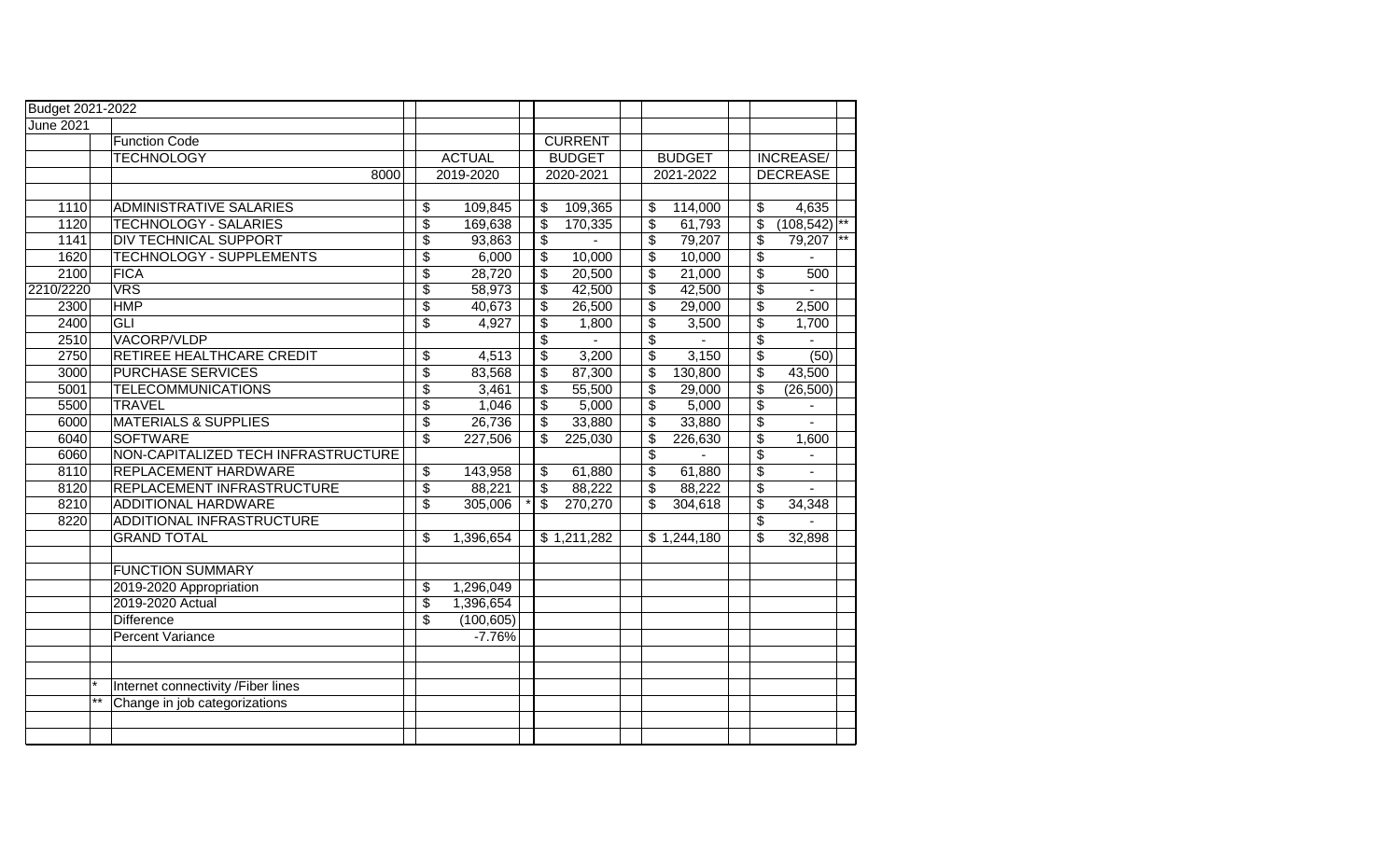|                       | <b>Greene County Public Schools</b>                                                   |                                      |               |                          |               |                  |       |  |
|-----------------------|---------------------------------------------------------------------------------------|--------------------------------------|---------------|--------------------------|---------------|------------------|-------|--|
| Budget 2021-2022      |                                                                                       |                                      |               |                          |               |                  |       |  |
| <b>June 2021</b>      |                                                                                       |                                      |               |                          |               |                  |       |  |
|                       |                                                                                       |                                      |               |                          |               |                  |       |  |
|                       |                                                                                       |                                      | <b>BUDGET</b> |                          | <b>BUDGET</b> | <b>INCREASE/</b> |       |  |
| <b>RECAPITULATION</b> |                                                                                       |                                      | 2020-2021     |                          | 2021-2022     | <b>DECREASE</b>  | %     |  |
|                       |                                                                                       |                                      |               |                          |               |                  |       |  |
| 1000                  | <b>INSTRUCTION</b>                                                                    | \$                                   | 28,494,515    | \$                       | 29,343,292    | \$<br>848,777    | 3%    |  |
| 2000                  | <b>ADMINISTRATION</b>                                                                 | $\overline{\boldsymbol{\mathsf{s}}}$ | 1,881,865     | $\overline{\mathcal{E}}$ | 2,164,925     | \$<br>283,060    | 15%   |  |
| 3000                  | <b>TRANSPORTATION</b>                                                                 | \$                                   | 1,981,589     | \$                       | 2,001,016     | \$<br>19,427     | 1%    |  |
| 4000                  | <b>MAINTENANCE</b>                                                                    | $\boldsymbol{\theta}$                | 3,014,516     | \$                       | 2,943,375     | \$<br>(71, 141)  | $-2%$ |  |
| 5000                  | NON-INSTRUCTIONAL (SNP)                                                               | $\overline{\mathbf{e}}$              | 752,000       | \$                       | 752,000       | \$               | 0%    |  |
| 6000                  | <b>FACILITIES</b>                                                                     | $\overline{\mathcal{S}}$             | 8,000         | \$                       | 8,000         | \$               | 0%    |  |
| 7000                  | <b>DEBT SERVICE</b>                                                                   | \$                                   | 2,725,975     | \$                       | 2,716,192     | \$<br>(9,783)    | 0%    |  |
| 8000                  | <b>TECHNOLOGY</b>                                                                     | \$                                   | 1,211,282     | \$                       | 1,244,180     | \$<br>32,898     | 3%    |  |
|                       | <b>GRAND TOTAL</b>                                                                    | $\overline{\mathbf{S}}$              | 40,069,742    | \$                       | 41,172,980    | \$<br>1,103,238  | 3%    |  |
|                       |                                                                                       |                                      |               |                          |               |                  |       |  |
|                       |                                                                                       |                                      | \$40,635,284  |                          |               |                  |       |  |
|                       |                                                                                       |                                      |               |                          |               |                  |       |  |
|                       | 2019-2020 SUMMARY                                                                     |                                      |               |                          |               |                  |       |  |
|                       | 2019-2020 Budget                                                                      | \$                                   | 40,635,284    |                          |               |                  |       |  |
|                       | 2019-2020 Appropriation                                                               | $\overline{\mathcal{G}}$             | 40,635,284    |                          |               |                  |       |  |
|                       | 2019-2020 Actual                                                                      | $\overline{\$}$                      | 38,120,077    |                          |               |                  |       |  |
|                       | <b>Difference</b>                                                                     | \$                                   | 2,515,207     |                          |               |                  |       |  |
|                       | Percent Variance                                                                      |                                      | $6.19%$ *     |                          |               |                  |       |  |
|                       | *Expense Variance to Appropriation - Not Variance to Actual Revenue                   |                                      |               |                          |               |                  |       |  |
|                       |                                                                                       |                                      |               |                          |               |                  |       |  |
|                       | *2019/2020 Expense Variance to Actual Revenue (final/per auditors) = 2,539,765 6.25%) |                                      |               |                          |               |                  |       |  |
|                       | Facilities Debt Payment applied against variance                                      |                                      |               |                          |               |                  |       |  |
|                       |                                                                                       |                                      |               |                          |               |                  |       |  |